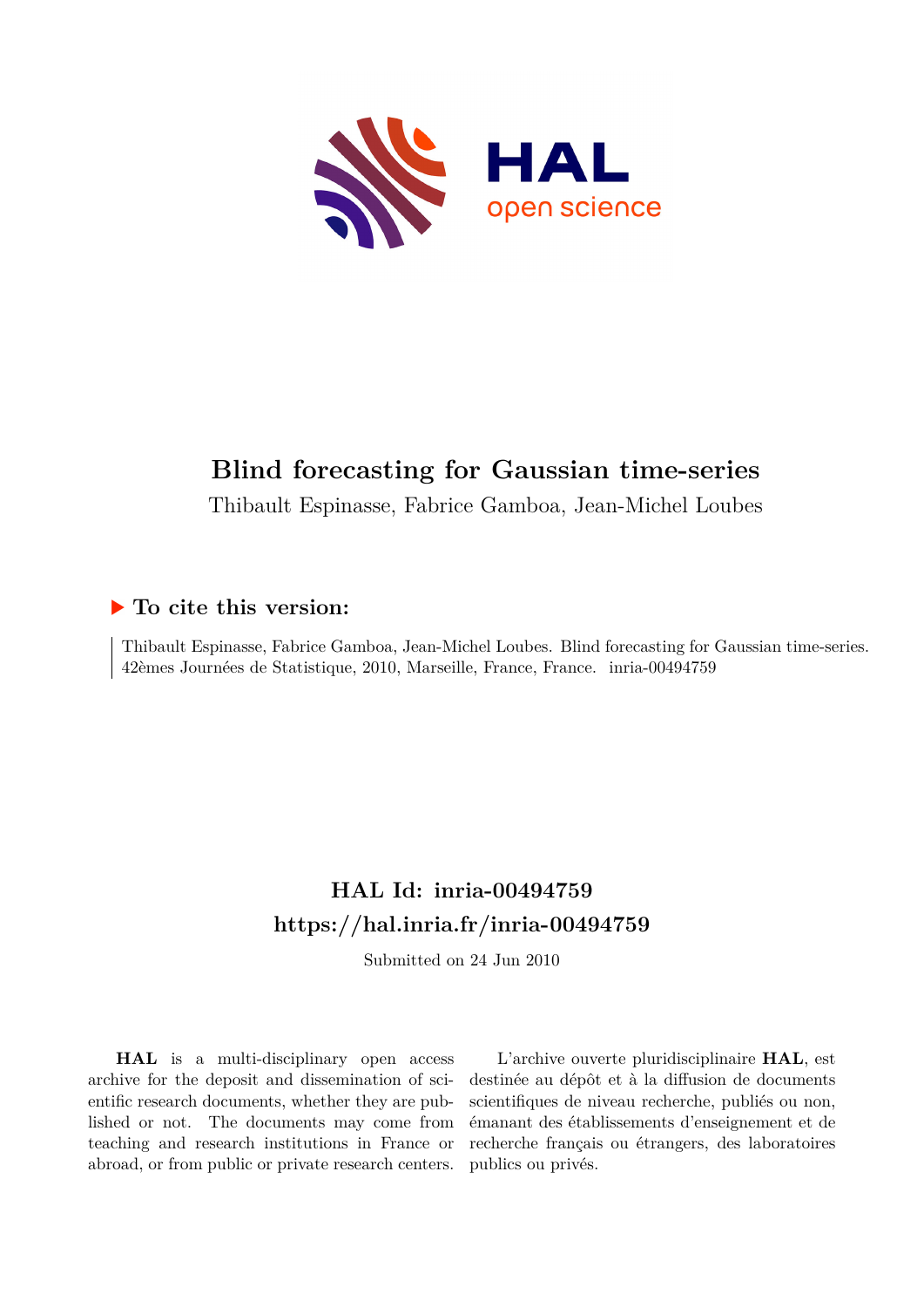#### PRÉDICTION AVEUGLE DE SÉRIES CHRONOLOGIQUES **GAUSSIENNES**

Thibault Espinasse & Fabrice Gamboa & Jean-Michel Loubes

*118 route de Narbonne 31062 Toulouse Cedex 9*

**Mots clefs :** Statistique mathématique

#### 1 Résumé :

Dans de nombreuses situations, le statisticien observe un échantillon fini issu d'un phénomène temporel  $X_1, \ldots, X_n$ . Une modélisation usuelle est de considérer cet échantillon comme issu d'un processus stationnaire  $\mathbf{X} := (X_t)_{t \in \mathbb{Z}}$  au second ordre (voir [2], [10]). Cela signifie que la variable aléatoire  $X_t$  est, pour tout  $t \in \mathbb{Z}$ , de carré sommable, et que la moyenne  $(\text{que l'on suppose égale à 0})$  et la structure de covariance sont invariantes par translation. La covariance  $\mathbb{E}(X_t X_s)$  dépend donc seulement de la distance entre t et s.

Le cas Gaussien est particulièrement simple, car le processus est alors aussi fortement stationnaire, ce qui signifie que

$$
(X_1,\cdots,X_n)\stackrel{\mathcal{L}}{=} (X_{t+1},\cdots,X_{t+n}),\ (t\in\mathbb{Z},n\in\mathbb{N}).
$$

En particlier, tous les moments généralisés de ce processus multidimensionnel dépendent seulement des deux premiers moments. Le cas des processus Gaussiens est particuièrement adapté à la prédiction, car la régression linéaire fournit le meilleur prédicteur.

Il est donc aisé de construire, connaissant la structure de covariance du processus, l'opérateur de projection des valeurs à prédire (par exemple  $X_0$ ) sur les valeurs observées (par exemple *X*<sub>−*N*</sub>,..., *X*<sub>−1</sub>, *N* > 0). De plus, sous certaines hypothèses de régularité, ce projecteur converge vers l'opérateur de projection Proj<sub>H<sup>*x*</sup></sup><sub>z</sub> sur le passé infini  $(X_i)_{i<0}$ .</sub>

Dans cet exposé, on cherche à résoudre le problème de prédiction aveugle, c'est à dire lorsque la covariance est inconnue et que l'on doit, avec un unique échantillon, fournir à la fois un estimateur de la covariance, et un prédicteur des données manquantes. Ces deux problèmématiques de prédiction et d'estimation sont classiques (voir par exemple  $[7], [1], [3]$ , mais le cas aveugle l'est beaucoup moins. Bickel a prouvé la convergence d'un estimateur dans le cas d'observations indépendantes de la série chronologique [4]. En réalité, cet estimateur est performant dans le cas d'un unique échantillon. Notre méthode utilise cet estimateur pour construire, en aveugle, et avec un unique échantillon, un estimateur de l'opérateur de projection sur le passé infini.

La vitesse de convergence de cet estimateur sera cherchée, non pas en norme opérateur, mais en norme quadratique pour l'image (il s'agit en réalité du biais de l'erreur de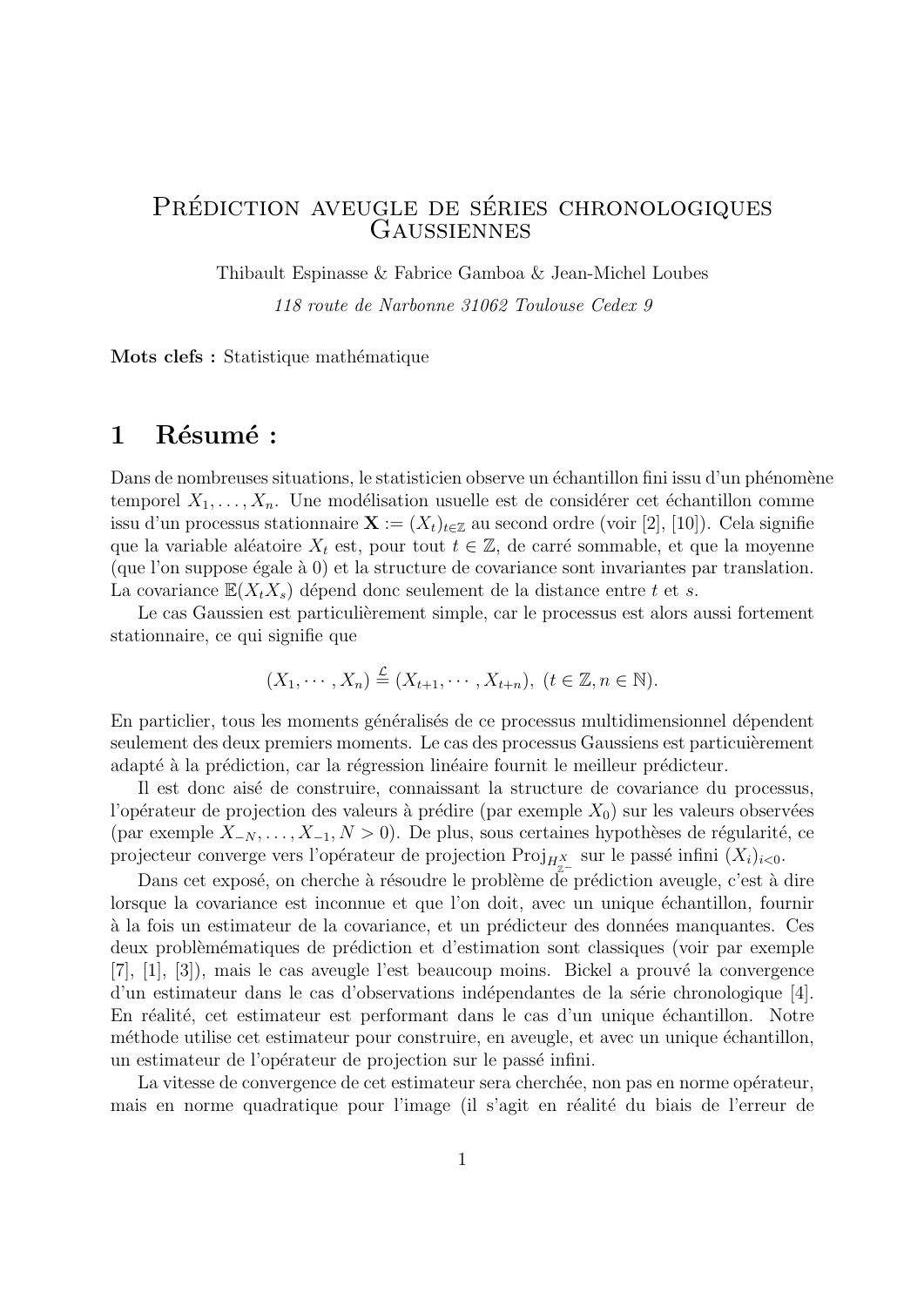prédiction). Cela pose des problèmes supplémentaire de dépendance, car en réalité il s'agit de fournir une prédiction de variables manquantes avec l'echantillon même qui a  $\acute{e}t\acute{e}$  utilisé pour l'estimation.

Pour faire cela, utilisant une forme régularisée de l'estimateur de la covariance ainsi qu'une astucieuse décomposition de Schur (qui donne une expression équivalente à celle de Bondon obtenue dans [5] et [6]), n´ecessaire au calcul du biais, nous fournissons un estimateur de l'opérateur de projection sur le passé infini. La vitesse de convergence est obtenue en fonction de la régularité de la densité spectrale du processus, à partir d'un résultat de concentration du à Comte [8].

#### **2 Abstract:**

In many concrete situations the statistician observes a finite path  $X_1, \ldots, X_n$  of a real temporal phenomena. A common modeling is to assume that the observation is a finite path of a second order weak stationary process  $\mathbf{X} := (X_t)_{t \in \mathbb{Z}}$ . This means that the random variable (r.v.)  $X_t$  is, for any  $t \in \mathbb{Z}$ , square integrable and that the mean (supposed to be equal to zero) and the covariance structure of the process is invariant by any translation on the time index. That is, for any  $t, s \in \mathbb{Z}$ ,  $\mathbb{E}(X_t) = 0$  and  $\mathbb{E}(X_t X_s)$  only depends on the distance between *t* and *s*. A more popular frame is the Gaussian case where the additional Gaussianity assumption on all finite marginal distributions of the process  $(X_t)_{t \in \mathbb{Z}}$  is added. In this case, as the multidimensional Gaussian distribution only depends on moments of order one and two, the process is also strongly stationary. This means that the law of all finite dimensional marginal distributions are invariant if the time is shifted:

$$
(X_1,\cdots,X_n)\stackrel{\mathcal{L}}{=} (X_{t+1},\cdots,X_{t+n}),\ (t\in\mathbb{Z},n\in\mathbb{N}).
$$

Gaussian stationary process are very popular because they share plenty of very nice properties concerning their statistical identification and prediction (see, for example, [2] or [10]). For instance, a well known property of Gaussian time series is that linear prediction is optimal. Hence, if one wish to predict for  $t \geq 0$ ,  $X_t$  from  $X_{-N}$ , ...,  $X_{-1}$  ( $N > 0$ ) the r.v. minimising the prediction error is just a linear combination of  $X_{-N}, \ldots, X_{-1}$  involving a linear projector operator onto the complete infinite past  $\text{Proj}_{H_{\pi^-}^X}$  defined on the Hilbert space  $H_{\infty}^X$  generated by the process **X**. Furthermore, Proj<sub>H<sup>X</sup><sub>Z</sub>−</sub> may be computed from the covariance function of the process. In this talk, we work with a Gaussian stationary process and we will address the problem of blind filtering. This means that observing the finite sample path  $X_{-N}$ , ...,  $X_{-1}$  of the process we wish to predict the future values  $X_t, t \geq 0$  without knowing the covariance structure (blind means that the covariance of **X** is unknown). The prediction problem is classical (see for example [7],[1], [3]). The blind one is less classical and have been very few studied. The particular case of Kriging (see [9], [10]) in which a parametric model on the covariance is assumed is discussed and studied in [10]. An interesting work of Bickel and al [4] consider the case where many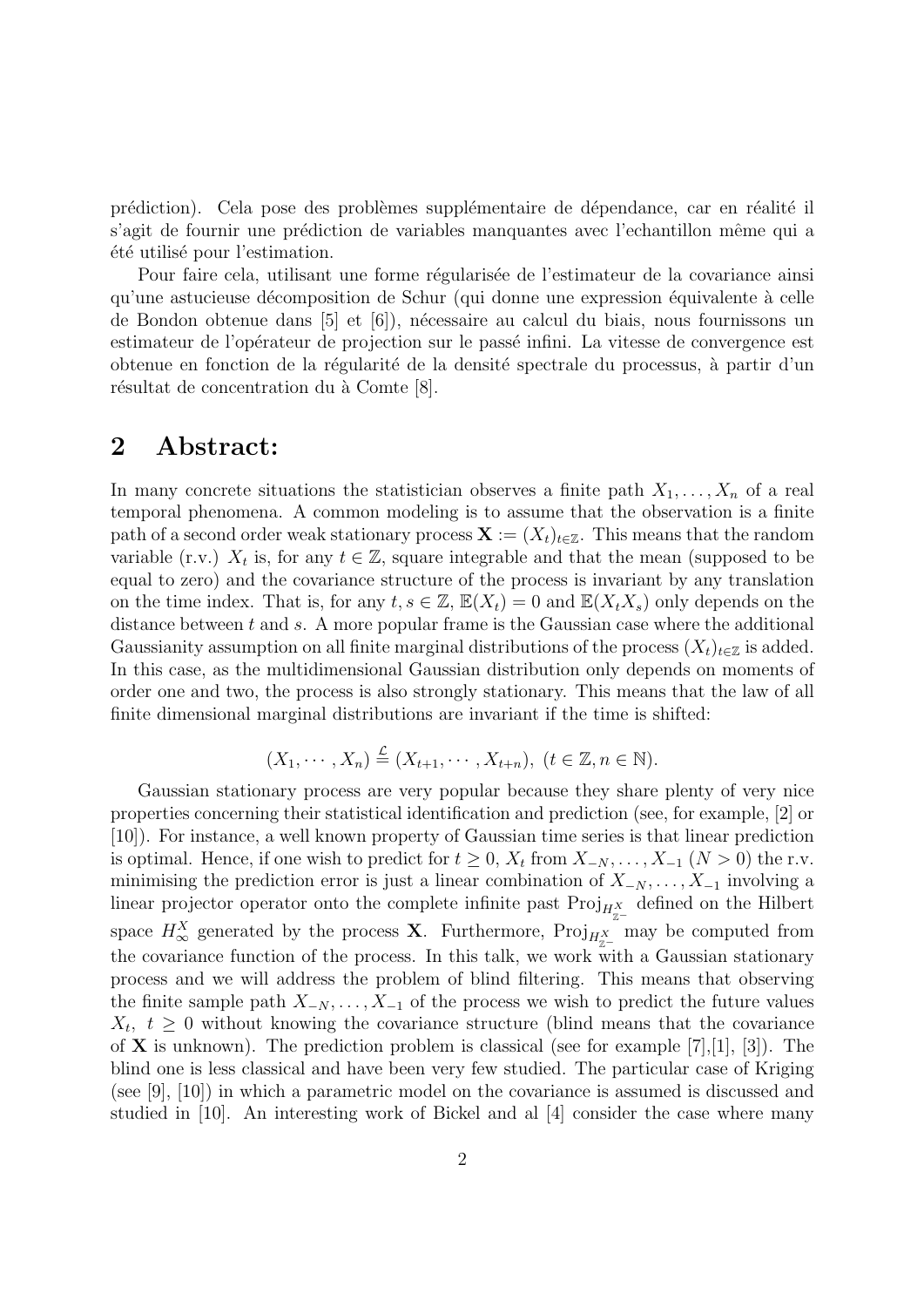samples are avaible. In our work, we do not assume any parametric model and set and solve the problem in a nonparametric way. Our method relies on the estimation of the covariance function. This function is estimated and an empirical regularisation method jointly with a clever Schur decomposition of the inverse covariance operator allow to build an accurate estimate of  $\text{Proj}_{H_{\pi^-}}$ . The asymptotic property of this estimate is study and rate of convergence are stated. Roughly speaking, the rate of convergence stated in the main Theorem depends of the regularity of the covariance function through the spectral density of the process (one of the main assumption is that the spectral measure of **X** has a density).

### **References**

- [1] Anestis Antoniadis, Efstathios Paparoditis, and Theofanis Sapatinas. A functional wavelet-kernel approach for time series prediction. *J. R. Stat. Soc. Ser. B Stat. Methodol.*, 68(5):837–857, 2006.
- [2] Robert Azencott and Didier Dacunha-Castelle. *Series of irregular observations*. Applied Probability. A Series of the Applied Probability Trust. Springer-Verlag, New York, 1986. Forecasting and model building.
- [3] R. J. Bhansali. Parameter estimation and model selection for multistep prediction of a time series: a review. In *Asymptotics, nonparametrics, and time series*, volume 158 of *Statist. Textbooks Monogr.*, pages 201–225. Dekker, New York, 1999.
- [4] Peter J. Bickel and Elizaveta Levina. Regularized estimation of large covariance matrices. *Ann. Statist.*, 36(1):199–227, 2008.
- [5] Pascal Bondon. Prediction with incomplete past of a stationary process. *Stochastic Process. Appl.*, 98(1):67–76, 2002.
- [6] Pascal Bondon. Influence of missing values on the prediction of a stationary time series. *J. Time Ser. Anal.*, 26(4):519–525, 2005.
- [7] Sofiane Brahim-Belhouari and Amine Bermak. Gaussian process for nonstationary time series prediction. *Comput. Statist. Data Anal.*, 47(4):705–712, 2004.
- [8] Fabienne Comte. Adaptive estimation of the spectrum of a stationary Gaussian sequence. *Bernoulli*, 7(2):267–298, 2001.
- [9] Arthur S. Goldberger. Best linear unbiased prediction in the generalized linear regression model. *J. Amer. Statist. Assoc.*, 57:369–375, 1962.